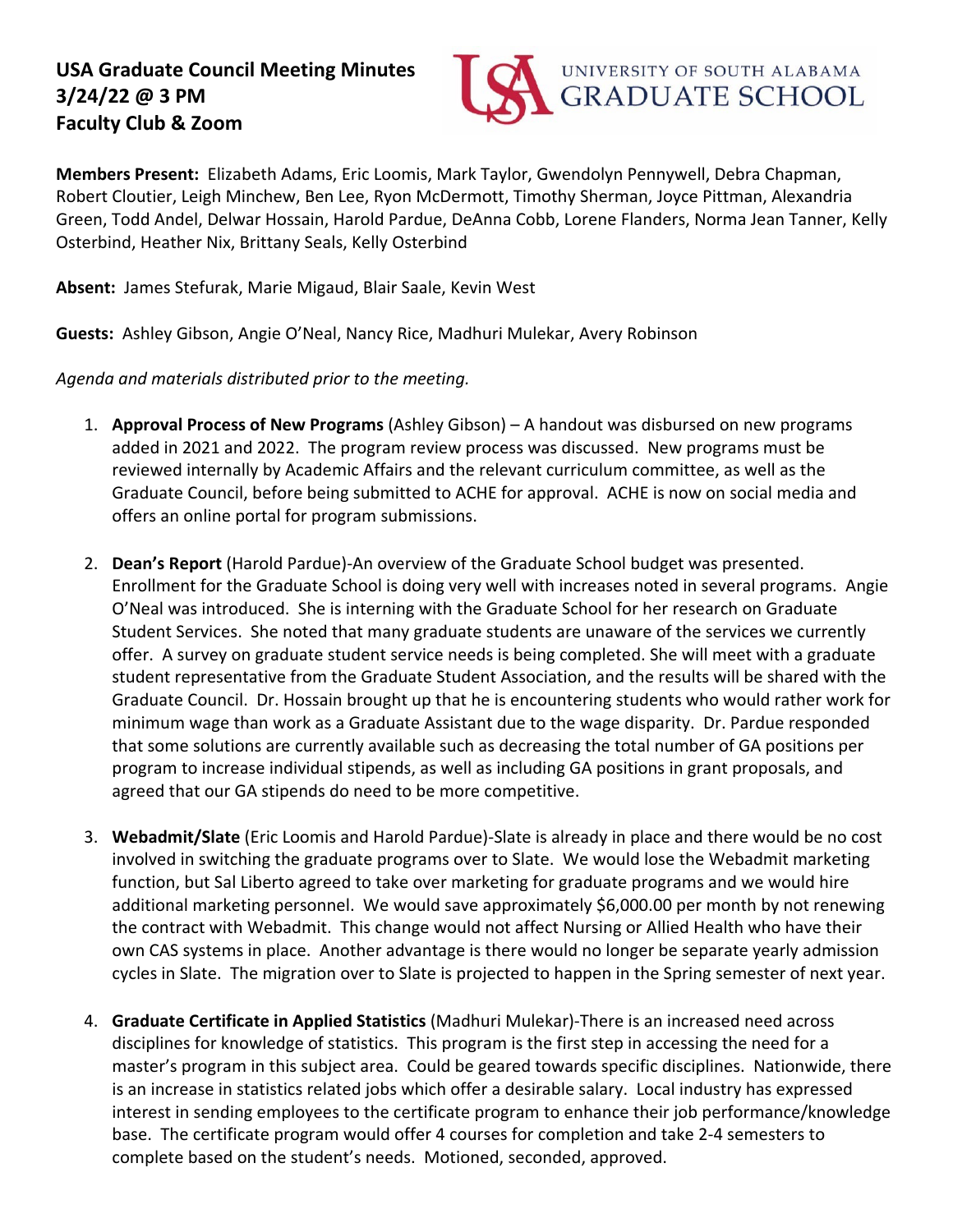- 5. **Graduate Biomedical Sciences Master's Program** (Nancy Rice)-This program fills the need of the gap year experience by students pursuing advanced degrees in Medicine, Allied Health, and related Educational fields. There is a demonstrated regional and student need. Would increase employment opportunities for graduates, and they would be more competitive applicants as well. Gray and Associates was involved in the program process. Admissions would be on a rolling basis to better fit student needs. Would only involve 3 new courses, the rest would be cross listed. A research project would be required. Eric Loomis mentioned curriculum hours would need to be reviewed by the curriculum committee. Motioned, seconded, approved.
- 6. **Minutes from prior meeting** (Harold Pardue)- Motioned, seconded, approved.
- 7. **English Proficiency Institution Letters/International Student Admissions** (Heather Nix)-On an undergraduate level South accepts English Proficiency letters from the institution the student attended attesting that English was the primary language of instruction. Several students have inquired if this is available at the graduate level. No council members were in favor of adopting this policy and Dr. Chapman brought up that Duolingo was not proving to be a good indicator of English proficiency. Heather offered that the minimum Duolingo score could be increased for admission to interested programs. This policy will not be adopted at the graduate level.
- 8. **Number of Graduate Faculty required for dissertation committees** (Gwen Pennywell)-The motion was made to decrease the number of graduate faculty on dissertation committees from the majority to  $\frac{1}{2}$ . Reasoning is that the additional member required for a majority is the least value added member and takes a member away from another student's committee. Also, the student is having to work with more committee members. With the Chair as a full member and one additional graduate faculty member, that should provide needed oversight for the committee. MCOB dissertation committees usually involve outside members from other institutions. Note: In a prior meeting a few years ago, it was decided that the outside member could also function as the member from outside the relevant program as required by the Graduate School. Motioned, seconded, approved.
- 9. **Admission of Graduate Students Previously Dismissed** (Harold Pardue)-Current policy is permanent dismissal from the specific program once the student is dismissed. However, sometimes drastic life events arise that lead to the student being dismissed when otherwise they would be very successful. Some are already in high demand careers and as part time students are unable to get off probation before being dismissed. Dean Pardue provided a draft policy for the bulletin. With discussion, the policy was forwarded for approval. Motioned, seconded, approved.
- 10. **Bulletin Review as a Graduate Council function** (Harold Pardue)-In past years, the Graduate Council as a whole met and reviewed the Graduate School bulletin pages for updates to the annual Bulletin. It was decided this would restart for next year's Bulletin cycle.
- 11. **Faculty Handbook** (Harold Pardue)-Should there be a time limit on scholarly activity in the handbook? Full membership requirements could be raised. Also mentioned was that the base knowledge stays the same regardless. Staying up to date on recent developments is important, however the impact to smaller programs would be felt. No action on this agenda item. Should defining the role of Graduate Directors and Coordinators be added? Would be very useful for new GD/GC. Current stipends vary widely and a standard stipend was suggested.